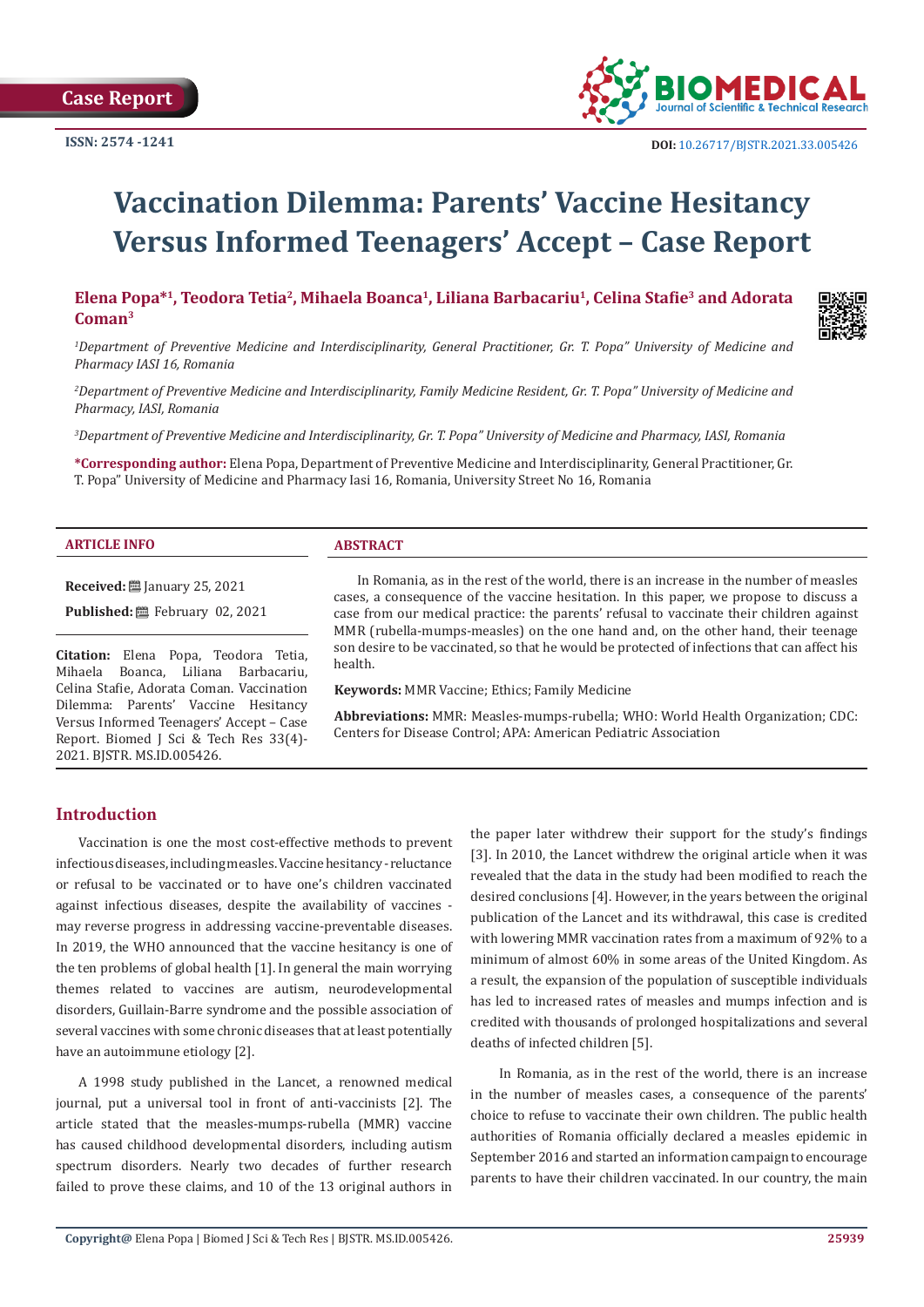reason for this increase is the MMR vaccine hesitancy, given the lack of confidence or satisfaction and less the limitation of access to vaccination [6]. The autism link to MMR started, as we mentioned, with an article that years later was proved to be false, but the misconception continues until our days and this information is perpetuated as a fact and lead to a significant number of preventable death [7].

One of the compounds that has attracted criticism is thiomersal, an antifungal agent used in small amounts to prevent contamination of preparations in some multi-dose vaccines (the same bottle is opened and used for several patients). Although its efficacy is undeniable due to the fact that this compound contains mercury (ethyl-mercury), in 1999 the Centers for Disease Control (CDC) and the American Pediatric Association (APA) recommended vaccine manufacturers, as a precaution, to eliminate thiomersal. The action raised concerns that thiomersal could have been responsible for autism. The idea is now considered unjustified, as incidence rates for autism have steadily increased [8], even after thiomersal has been removed from childhood vaccines [9]. There is currently no scientifically accepted evidence that thiomersal exposure is a factor that causes autism or other neurological disorders [10]. Refering to the vaccine overload, vaccines have a very low immunological load compared to pathogens naturally encountered by a child in a typical year; common childhood conditions, which cause fever and upper respiratory tract infections, are a much bigger challenge for the immune system than vaccines and studies have shown that vaccination, even at multiple concomitant doses, does not weaken the immune system [11].

# **Case Discussion**

14-year-old boy showed up at the family doctor's office accompanied by his mother to be vaccinated according to the national vaccination schedule. It is the first consultation after about a year and the doctor is pleasantly surprised by the physical and neuropsychic development of the adolescent, although from his ironic tone, one can observe an age-specific conflict with his mother. A short conversation with the young man brings to the fore the interest regarding his health condition and the doctor reminds the mother that a dose of MMR vaccine is overdue. The mother of this young man is a highly educated person with a respected social status. However, she has doubts about the safety of administering this vaccine to her son, being under the influence of articles published years ago (which later proved to be inconclusive), but also of some public figures without medical training affiliated or not religiously.

Driven, probably, by age-specific inner conflict but especially because he is an intelligent and informed teenager, the boy confronts his mother during the discussion and signals to her the lack of accuracy of the facts on which her decision to refuse the vaccine is based. Furthermore, being a participant in school competitions in

the field of natural sciences, he showed that he is concerned about the consequences of the infection on the body if he were infected with the measles virus. Therefore, he decides to inform the doctor that he wants to be vaccinated even if the mother opposes.

# **What should the doctor do?**

In order to manage the situation in the most delicate way, the vaccine was administered according to the age of 14 and to the mother it was explained that some of the information she has is outdated and that all current scientific evidence contradicts excessively propagated anti-vaccine myths. The mother agreed to reconsider the decision, going to talk to the father and the teenager and a new meeting was scheduled 1 month apart.

### **Discussion**

Some questions remain related to this case. If the doctor fails to eliminate the parents' vaccine hesitancy, should the authorities be notified, or should they respect the parents' decision? If the parents won't agree to the administration of MMR vaccine, should the adolescent refer to the child protection authorities? Often there are families in which the child is much better informed than the parents who are under the influence of religious or cultural barriers. In our experience [12], educated adolescents are much more careful to comply with SARS-CoV2 infection prevention measures. How will we proceed when the Covid-19 vaccine is available, and the parents refuse the vaccination? Should there be uniform penalties in all states for refusing vaccination? In the context of the lack of vaccination, is it possible that the adolescent and then the young adult will not be allowed access to certain states of the world? Isn't this restriction on the right to free movement a consequence of the decisions taken by parents?

Laws generally assume that parents make decisions based on the best interests of their children. Indeed, parents have the freedom to raise their children in accordance with family beliefs and personal values [13,14]. With regard to health care, laws generally require government agencies and courts to revoke parental authority only when parental decisions amount to child abuse or neglect, and the neglect provisions usually only involve substantial life-threatening situations [15]. The extent to which vaccination hesitation can become life-threatening is a lesson we should already know.

# **Conflict of Interests**

We have no conflicts of interest to disclose.

#### **References**

1. [WHO \(2019\).](https://www.who.int/news-room/spotlight/ten-threats-to-global-health-in-2019)

- 2. [Desteano F, Monk Bodensta H, Offit P \(2019\) Principal Controversies in](https://pubmed.ncbi.nlm.nih.gov/30753348/) [Vaccine Safety in the United States. Clin Inf Dis 69\(4\): 726-31.](https://pubmed.ncbi.nlm.nih.gov/30753348/)
- 3. [Dyer C \(2010\) Lancet retracts Wakefield's MMR paper. BMJ 340: c696.](https://pubmed.ncbi.nlm.nih.gov/20124366/)
- 4. [Deer B \(2011\) How the case against the MMR vaccine was fixed. BMJ](https://pubmed.ncbi.nlm.nih.gov/21209059/) [342: c5347.](https://pubmed.ncbi.nlm.nih.gov/21209059/)